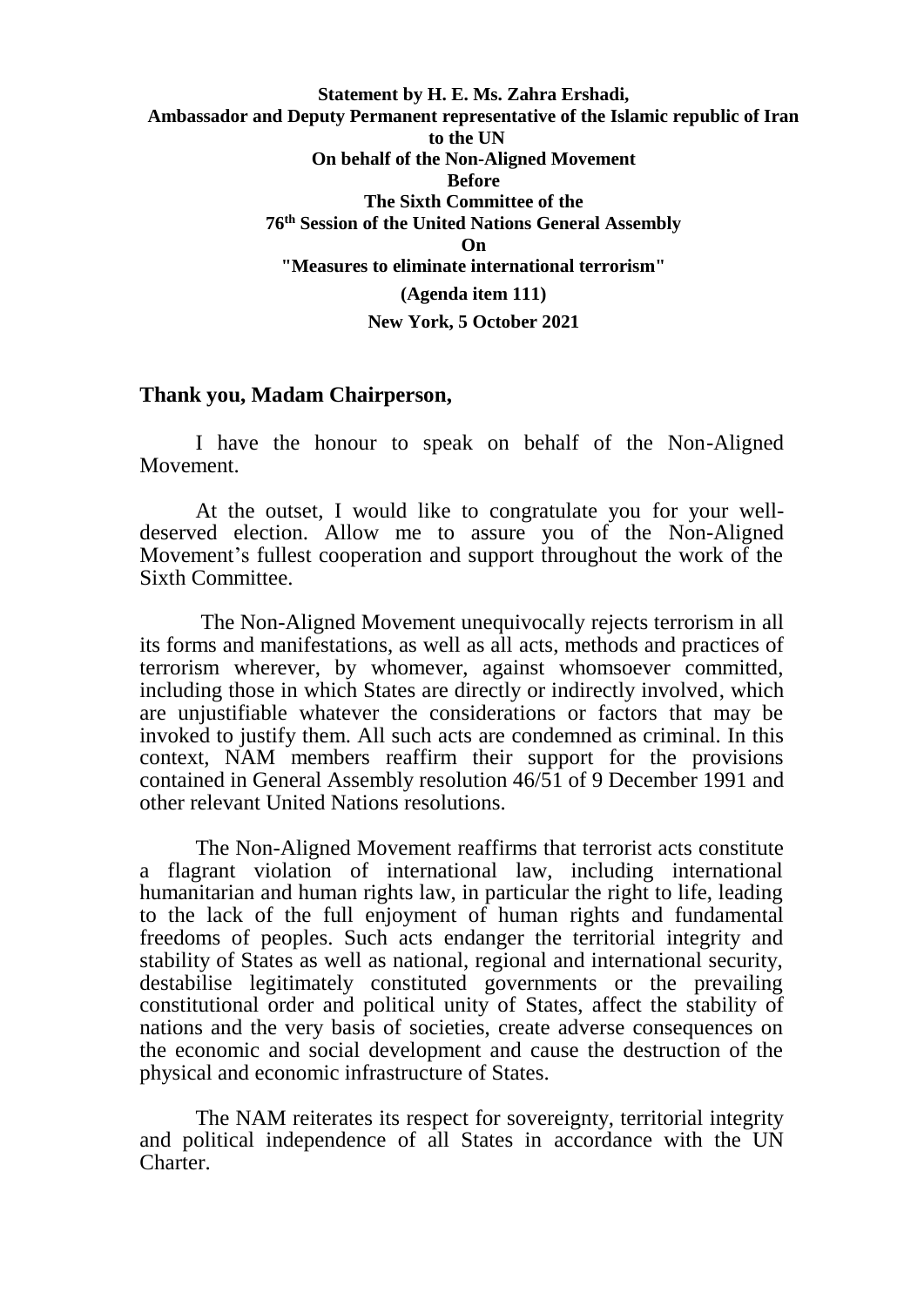We would like to stress that terrorism should not be equated with the legitimate struggle of peoples under colonial or alien domination and foreign occupation, for self-determination and national liberation. The brutalisation of peoples remaining under foreign occupation should continue to be denounced as the gravest form of terrorism, and the use of State power for the suppression and violence against peoples struggling against foreign occupation in exercising their inalienable right to selfdetermination should continue to be condemned. The Movement reaffirms its principled position under international law and in accordance with General Assembly resolution 46/51 of 9 December 1991 as well as other relevant UN resolutions on the legitimacy of the struggles of people under colonial or alien domination and foreign occupation for national liberation and self-determination.

Furthermore, terrorism cannot and should not be associated with any religion, nationality, civilisation or ethnic group, and these attributions should not be used to justify terrorism or counter-terrorism measures that include, *inter alia*, profiling of terror suspects and intrusion on individual privacy.

Conscious of the need to take speedy and effective measures to eliminate international terrorism, the Movement urges all States, consistent with the UN Charter, to fulfil their obligations under international law and international humanitarian law in combating terrorism, including by prosecuting or, where appropriate, extraditing the perpetrators of terrorist acts; by preventing the organisation, instigation or financing of terrorist acts against other States from within or outside their territories or by organisations based in their territories; by refraining from organising, instigating, assisting, financing or participating in terrorist acts in the territories of other States; by refraining from encouraging activities within their territories directed towards the commission of such acts; by refraining from allowing the use of their territories as sanctuaries and safe havens or for planning, training or financing for such acts; or by refraining from supplying arms or other weapons that could be used for terrorist acts in other States.

The Non-Aligned Movement rejects actions and measures, the use or threat of use of force, imposed or threatened to be imposed, by any State against any Non-Aligned Member Country under the pretext of combating terrorism or to pursue its political aims, including by directly or indirectly categorising them as terrorism sponsoring-States. Furthermore, the NAM totally rejects the unilateral preparation of lists accusing States of allegedly supporting terrorism, which are inconsistent with international law and constitute on their part a form of psychological and political terrorism.

The Non-Aligned Movement calls upon all States to condemn any form of, and refrain from extending, political, diplomatic, moral or material support for terrorism. The NAM urges all States, consistent with the UN Charter and in fulfilling their obligations under international law,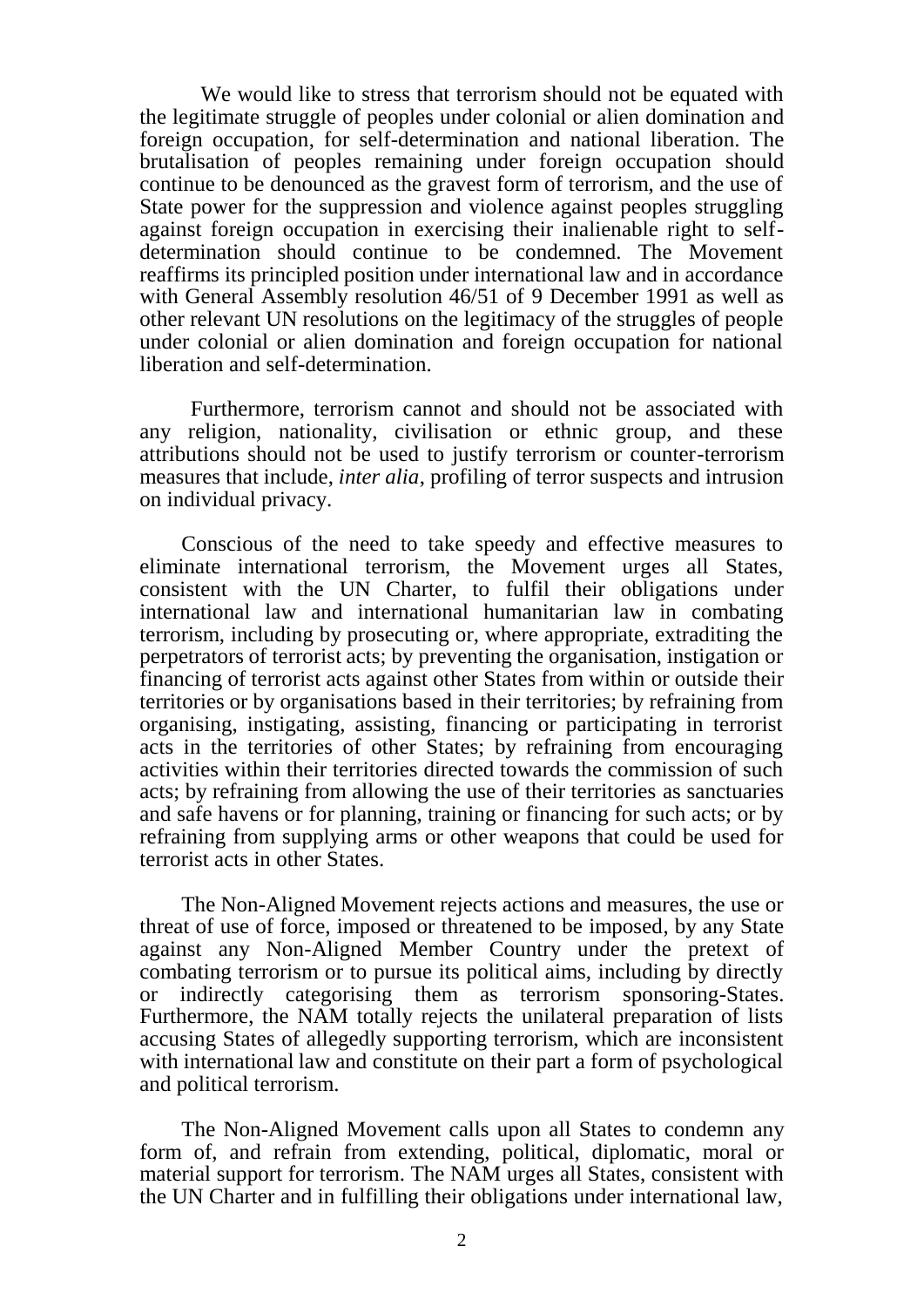to ensure that refugee status or any other legal status is not abused by the perpetrators, organisers or facilitators of terrorist acts and that claims of political motivation by them are not recognised as grounds for refusing requests for their extradition.

The Movement expresses grave concern over the acute and growing threat posed by foreign terrorist fighters, namely, individuals who travel to a State other than their States of residence or nationality for the purpose of the perpetration, planning, preparation of, or participation in terrorist acts, or providing or receiving terrorist training, including in connection with armed conflict. In this context, the Movement emphasizes the need for States to address this issue, including through the implementation of their international obligations, and underlines the importance of United Nations capacity-building and facilitation of capacity-building in accordance with existing mandates to assist States, including those in the most affected regions, upon their request.

The Movement expresses deep concern over the misinterpretation and the misrepresentation of religions by terrorist groups to justify terrorism in all its forms and manifestations as well as violent extremism conducive to terrorism, all in an effort seeking to instill hatred in the hearts and minds of the youth while justifying and glorifying brutality and violence. In this regard, it is imperative to effectively counter the narratives of terrorism through a comprehensive and international framework with an effective and comprehensive method aimed at addressing all of its root causes, including through the engagement of community leaders and clerics from all denominations,

The Movement also calls upon all States to respect all human rights and fundamental freedoms while countering terrorism and to reaffirm their commitment in this respect to prevent human rights violations in consistency with the rule of law and their obligation under international law, in particular international human rights law, international refugee law and international humanitarian law and in accordance with relevant General Assembly resolutions. We call upon the Security Council sanction committees to further streamline their listing and delisting procedures to strengthen due process and the rule of law through an independent, transparent and permanent position of the ombudsperson.

The Non-Aligned Movement reiterates its call for an International Summit Conference under the auspices of the UN to formulate a joint organised response of the international community to terrorism in all its forms and manifestations, including identifying its root causes.

We further reiterate the importance of the conclusion of a Comprehensive Convention for Combating International Terrorism, noting the negotiations in the Ad Hoc Committee established by General Assembly Resolution 51/210 of 17 December 1996, for the elaboration of a Comprehensive Convention on International Terrorism and the continuing efforts to that end, including during the intersession period,